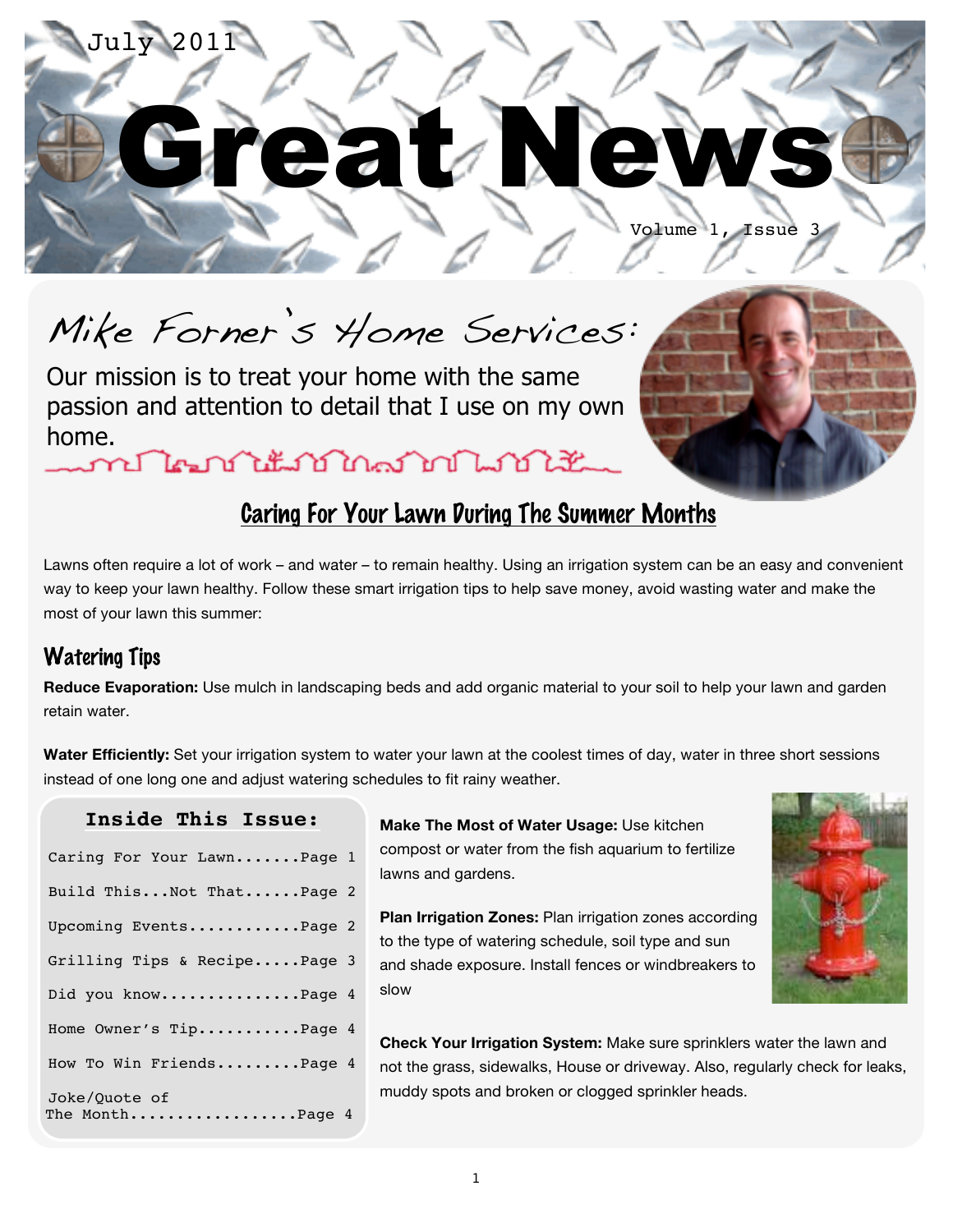## Upcoming Events That Might Interest You…



\*The Saline Celtic Festival on July 8- 9. Located at Millpond Park,



Festival 2011. Starts June 17th through July 10<sup>th</sup>. Please visit the website below for more information. http://www.annarbors ummerfestival.org/

\*The 53rd Annual Ann Arbor Street Art Fair from July 20<sup>th</sup> 10am-9pm Sat: 10am-6pm.

\*Come check out the Artisan Market Sunday from 11am-4pm.



#### Build This…Not That: Five Key Features That Today's Homeowners Want

Whether you're renovating your existing home or building an entirely new one, resale value is a significant consideration when undergoing home construction of any kind. The following is a short list of what today's homeowners and buyers are looking for – and what they're ditching as outdated, overdone, or simply impractical. Consider these key factors when building or renovating your home.

1. Instead of quantity, choose *quality***.**

Many homebuyers are looking to downsize with their next home. What they sacrifice in square footage, however, they want to make up for in quality. Homes with green appliances and energy efficient windows and insulation are a big draw for buyers. Familystyle open areas and flexible spaces as opposed to fixed-purpose rooms are also favored attractions.

2. Instead of a formal dining room, *upgrade the kitchen***.**

One area where buyers agree they want space and quality is in the kitchen. Large kitchens with islands are a must-have for many buyers, and those that connect to open family rooms are most popular. The focus on family and casual entertaining has overtaken the desire for a formal sitting room that serves only one purpose.

3. Instead of a whirlpool bath, *go for a walk-in shower***.**

While whirlpool baths are still fairly popular, the newer trend is towards large bathtubs and showers. A walk-in shower with a sitting area or large soaker tub in the master bathroom can be a great alternative to a whirlpool bath, and a more desirable option.

4. Instead of a home theater choose a *home office***.**

Home theaters are quickly becoming a relic of the real-estate bubble that burst several years ago. Today's homebuyers tend to be more practical, and want functional spaces that serve every day needs.

5. Instead of an outdoor cooking area, consider an **outdoor** *living room***.**

As family and togetherness becomes a more central theme in the home market, so do outdoor spaces. Pleasantly blurring the line between indoors and outdoors, an outdoor living room provides the perfect balance of comfort and nature.

Make sure your hard-earned dollars are well spent, and the house you build or renovate today will meet your needs tomorrow.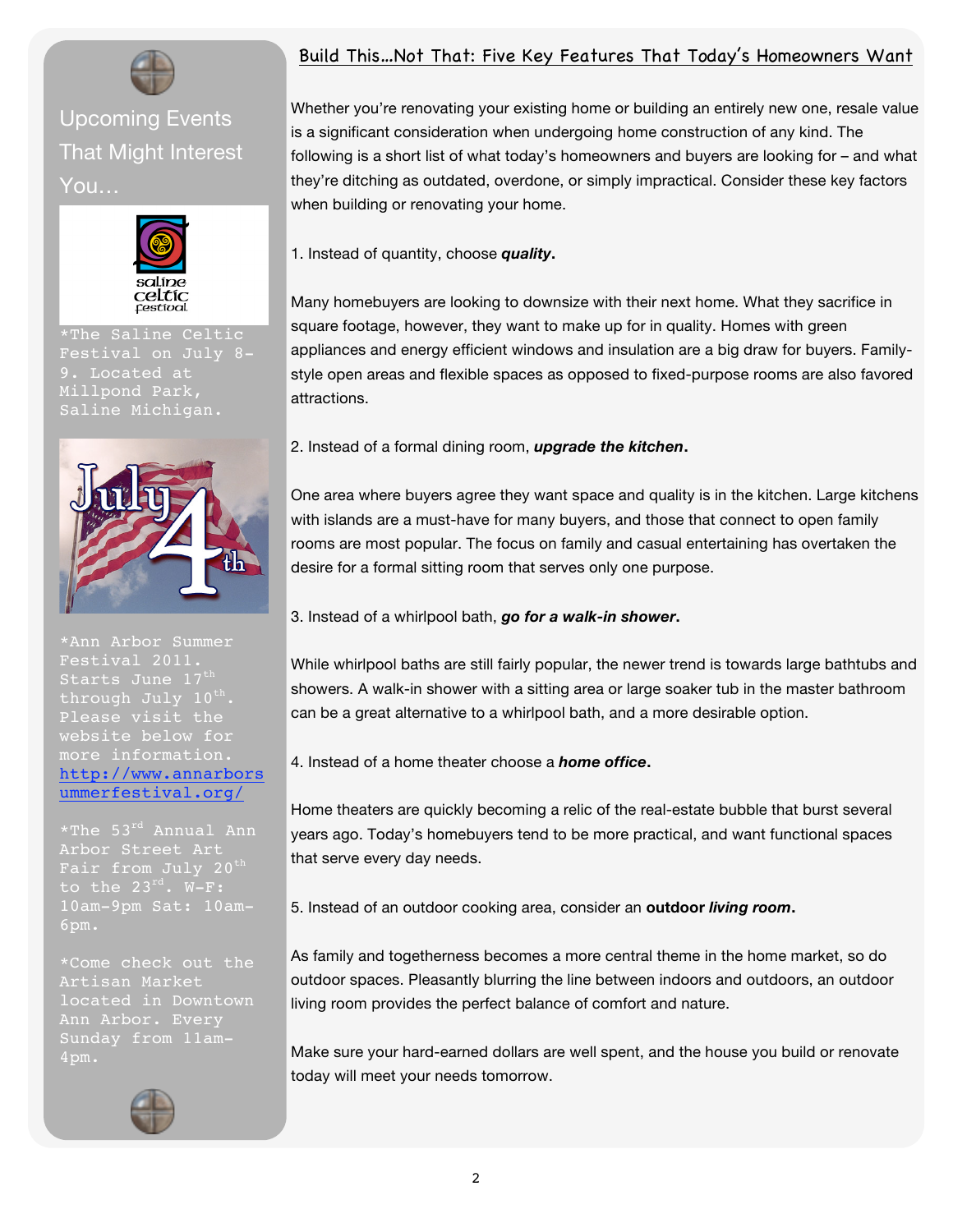# Summer Grilling Tips:

By: The Fun Place

- $\checkmark$  Marinating quickly tenderizes meat and also adds additional flavor. Use roughly 1 to 2 cups of marinade for every 1 1/2 to 2 pounds of food. The marinade should completely surround the food. Cooked meat should **never** be returned to a cold marinade.
- $\checkmark$  A secret to tender, moist, tasty meat and fish is the cut you choose. The best cut for grilling steaks is a full one-inch thick.
- $\checkmark$  Whenever barbecuing, use tongs to turn the meat. A fork should never be used as it will punch holes in the meat and allow the natural juices to escape, causing the meat to lose flavor and become "chewy". Cutting the meat will have the same result if further cooking is required.
- $\checkmark$  When grilling meats, it is usually best to turn the meat only once. When grilling meat to a medium or greater doneness, use the closed lid to assist in cooking. This will decrease the cooking time by applying heat to all sides of the meat at once.
- $\checkmark$  If you insist on using charcoal, try a natural charcoal: 100% oak hardwood charcoal contains no "unappetizing" coal, oil, limestone, starch, sawdust or petroleum products. A number of companies produce it and you can usually find it at natural food outlets.

## n The national month with the Fiery Chicken and Potato Fingers

Hot and sweet describe the f lavors of this dynamic duo.

#### Grilled zucchini would make a fine side dish.

- o PREP: 20
MINUTES
- o MARINATE: 30
MINUTES
TO
24 **HOURS**
- o GRILL: 24
MINUTES
- o MAKES: 4
SERVINGS

4 skinless, boneless chicken breast halves (about 1 ¼ pounds total)

3 tablespoons olive oil

3 tablespoons bottled hot pepper sauce

2 tablespoons snipped fresh parsley (optional)

- 1 tablespoon honey or brown sugar
- 1 ½ teaspoons bottled minced garlic (3 cloves) ½ teaspoon salt

½ teaspoon cayenne pepper

- ½ teaspoon cracked black pepper
- 2 large baking potatoes (about 1 pound total)

NUTRITION FACTS PER SERVING: 367 cal., 12 g total fat (2 g sat. fat), 75 mg chol., 355 mg sodium, 32 g carbo., 1 g fiber, 32 g pro.

1. Cut each chicken breast half lengthwise into 3 strips. Place chicken in a resealable plastic bag set in a shallow dish. For sauce, in a small bowl stir together oil, hot pepper sauce, parsley (if desired), honey or brown sugar, garlic, salt, cayenne pepper, and black pepper. Pour 2 tablespoons of the sauce over chicken. Seal bag; turn to coat chicken. Marinate in the refrigerator for at least 30 minutes or up to 24 hours, turning bag occasionally. Cover and chill the remaining sauce to use as a brush-on.

2. Drain chicken, discarding marinade. Just before grilling, cut each potato lengthwise into 8 wedges. Lightly brush potato wedges with some of the remaining chilled sauce.

3. For a charcoal grill, grill potato wedges on the rack of an uncovered grill directly over medium coals for 15 minutes. Turn potato wedges. Add chicken to grill. Grill for 9 to 12 minutes more or until chicken and potato wedges are tender and chicken is no longer pink, turning chicken and brushing once with remaining sauce during the last 5 minutes of grilling. (For a gas grill, preheat grill. Reduce heat to medium. Place potatoes, then chicken on grill rack over heat. Cover and grill as above.) Discard any remaining sauce.